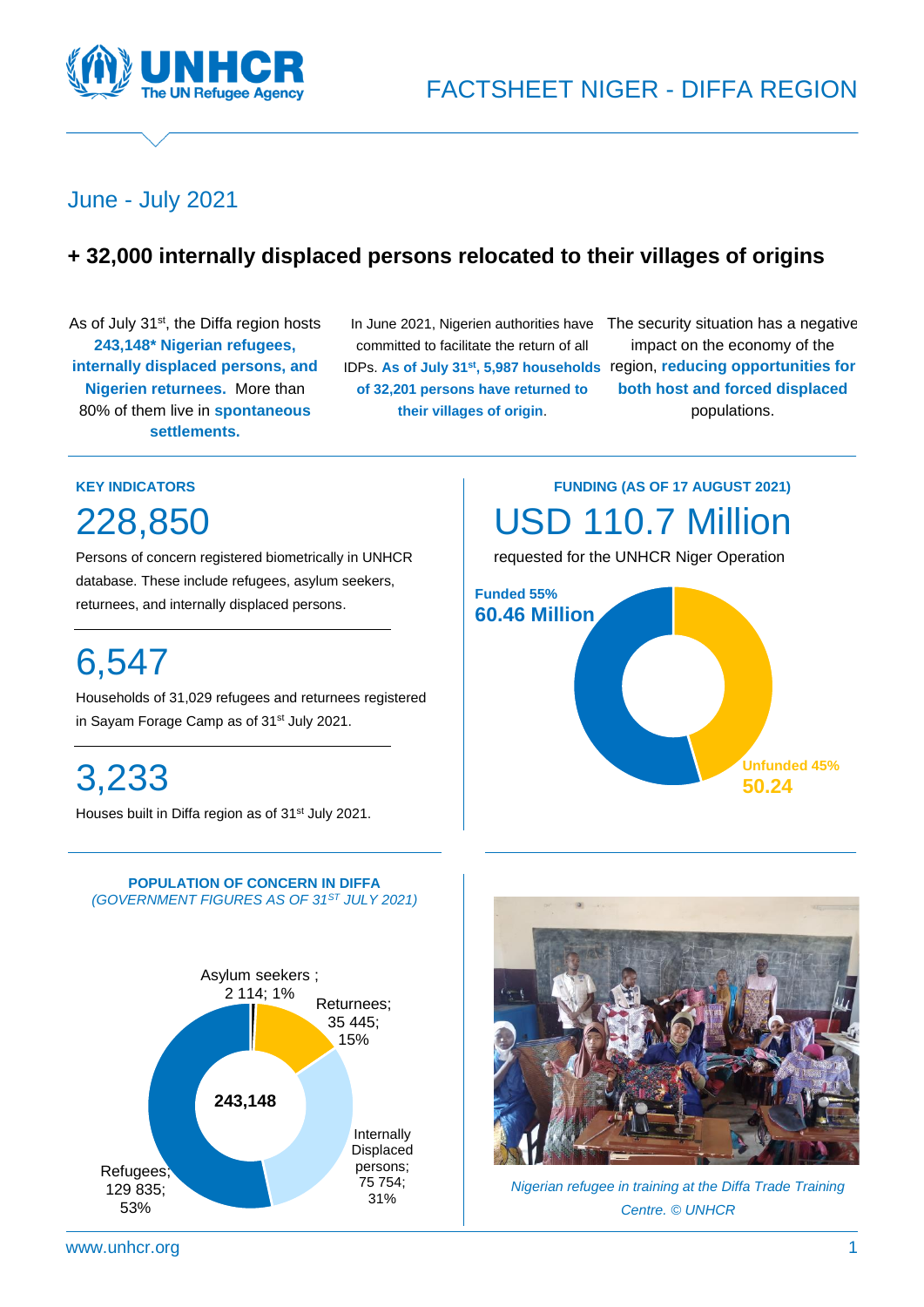

# Operational Strategy

- **Ensure institutional resilience** through capacity development and support to the authorities (locally elected and administrative authorities) in the framework of the Niger decentralization process.
- **Strengthen the out of camp policy around the urbanisation program through** sustainable interventions and dynamic partnerships including with the World Bank. Ensure a coordinated and high-quality **protection response** and maintain an **emergency response capacity.**

# Operational Context

The Diffa region has been hosting Nigerian refugees fleeing terrorist violence in the northern states of Nigeria since 2013. In the wake of the first attacks on the Niger territory in 2015, the situation has dramatically deteriorated. In May 2015, the Nigerien authorities decided to evacuate the population living in the region of Lake Chad Islands towards an internally displaced camp in Kablewa, which was closed in July 2017 following bombing attack in the camp and recurrent insecurity.

The organized return of IDPs to their villages of origin explains the decrease in the number of IDPs in Diffa. As of June 2021, Nigerien authorities have committed to facilitate the return in villages of origin of all IDPs. **As of July 31; 5,987 households of 32,201 persons have returned in 17 villages of origin, bringing the total number of IDPs in the region to 68,263 households of 243,148 individuals**.

The security situation continued to be characterized by attacks against military positions, kidnappings against ransom, and targeted killings. Insurgent movements are regularly reported in Niger and Nigerian Territory, in border areas of the vicinity of the Nigerien's communes of Gueskerou, Diffa, Chetimari and Maine-Soroa.

# Update on Achievements

#### **Protection situation**

- As of July 31<sup>st</sup>, the Sayam Forage Camp was hosting a population of 31,026 **persons, including 26,686 refugees: 4,136 Nigerien returnees and 204 asylum seekers.** Refugees are mainly originating from Damasak and Geidam in Nigeria. As of, the Sayam Forage camp's population **was** UNHCR and its partners also facilitated the relocation of 177 households of 863 Nigerian refugees from Chétimari following recent attacks in Damasak.
- UNHCR's protection monitoring teams have reported 51 protection incidents during the reporting period, among which 18 cases of kidnapping, 10 cases of murder, 9 cases of physical assault, 5 cases of extortion of property, 5 cases of arbitrary arrest, 2 cases of hijacking and a case of forced /early marriage.
- From May to June 2021, a significant population movement was reported in the localities of Djagada, Kiméra, Kournakam, Bileya and Brimana in the communes of N'guimi and Kablewa. the Regional Directorate of Civil Status, Refugees and Migration (DGEC-RM) / Ministry of Interior) responsible for Refugee Status Determination (RSD) have identified and documented **664 households of 3,367 individuals** from Kouttou, Tchassala, Larry and Toumour. These will be included in forced displaced population to facilitate them access to protection and assistance.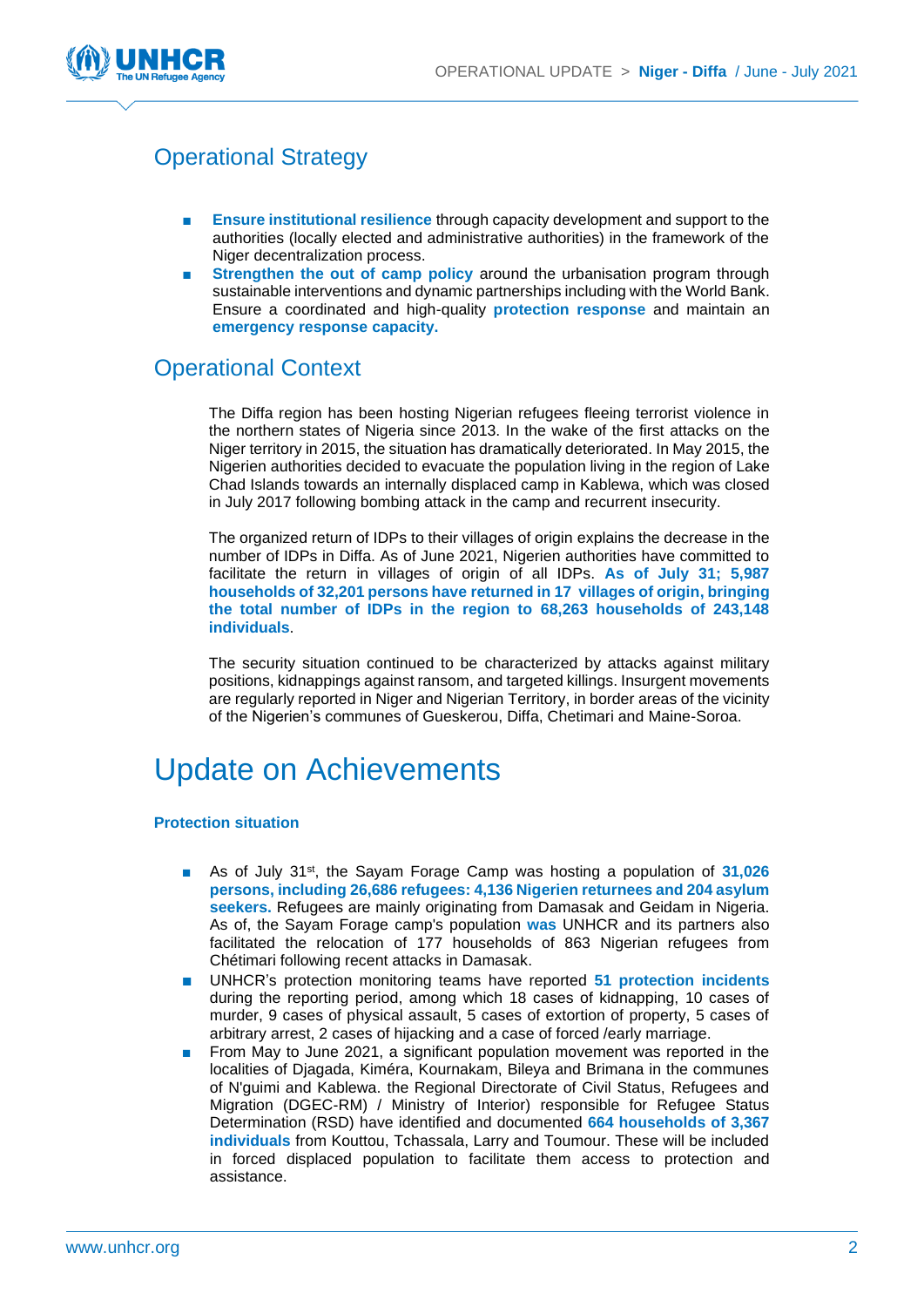



#### **Evolution of Protection incidents in the Diffa region from Jan 2020 to Jul 2021**

■ Following a population movement reported in the commune of N'guigmi from Chad, nigerien local authorities conducted a registration mission to determine their legal status in order to initiate their registration. **A total of 120 households of 312 persons** were identified and registered into the ProGres database while awaiting for the biometric registration.

#### **Protection response**

- In July, UNHCR and other protection actors continued to improve the **coordination mechanism and the quality of the response**, through an improved involvement of the community and the creation of a more effective referral mechanism. UNHCR has conducted interviews for resettlement and profiling.
- Local authorities with the support of UNHCR provided 247 refugee attestations, **and 252 refugee identity cards** to Nigerian refugees whose documents were expired or lost, as well as to new arrivals in the refugee camp of Sayam forage. **157 other refugees have received the proof of their registration**.
- From June to July 2021, for civil documentation purposes, UNHCR submitted 6,917 declaratory judgments to the High court of Diffa and to the courts of N'guiguimi and Mainé-Soroa. UNHCR afterward collected and delivered 2,218 birth certificates based on the declaratory judgment to beneficiaries living in the sites of Charré, N'Guelmadou Mai, Charré, Djori Koulo, Awaridi, Dilléram, N'guiguimi, Diffa neighborhoods, and Sayam Forage camp.
- In June, local authorities with the support of UNHCR delivered 193 birth certificates to 92 girls and 101 boys residing at Sayam Forage camp. UNHCR and its partners continue to raise awareness on civil documentation (declaration of births and other civil acts) as prevention of risks of statelessness.
- During the reporting period, UNHCR and its partners have identified **42 new child protection cases** affecting 29 refugees, 9 internally displaced persons, 1 returnee and 3 kids from the host community in the sites of Djori Koulo, Grain Wanzam, Sabon, Gari, and the cities of Mainé-Soroa, Diffa,N'guiguimi and the Sayam Forage camp. All cases have been documented and benefited from psychosocial support. Awareness raising sessions were conducted on child protection related issues, including gender-based violence, family separation, child neglect, and exploitation, reaching 600 individuals in Mainé-Soroa and the Sayam forage refugee camp.
- **73 new gender-based violence cases were identified and documented during** the reporting period at the refugee camp of Sayam Forage, and in 10 other sites. **100% of documented cases benefited from psychosocial** support and the cases requiring specific care have been referred to partners.
- Awareness raising activities were conducted on sexual and gender-based violence (SGBV) issues such as early and forced marriage, denial of resources and opportunities, rape, physical assault, and domestic violence, **reaching some 1,000 persons** in the Sayam Forage refugee camp and other in the sites of Djori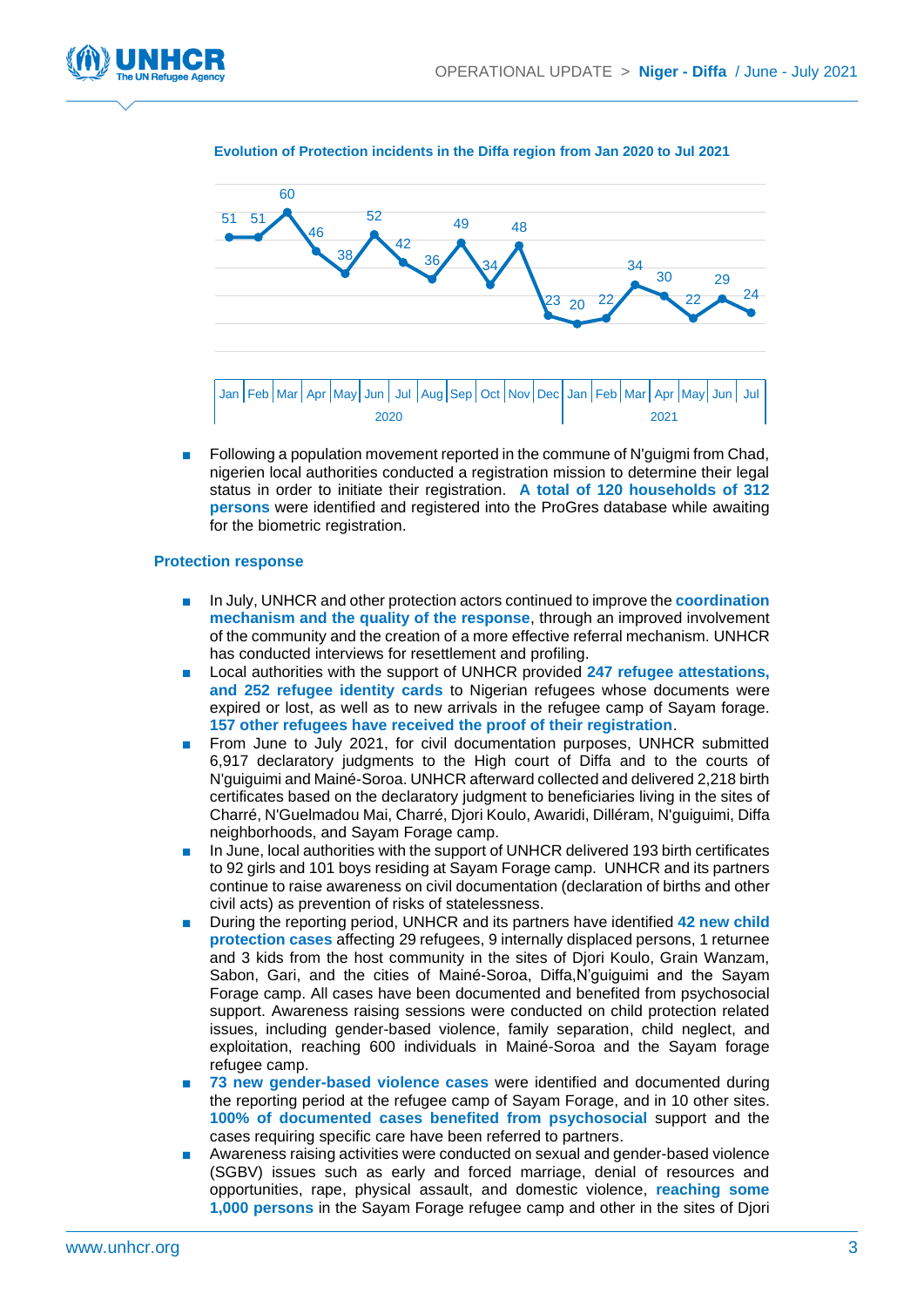

Koulo, Awaridi, N'Guel Madou Mai, as well as the towns of Mainé-Soroa, N'guiguimi and Diffa.

- During the reporting period, UNHCR and its implementing partners identified and documented **92 persons living with specific needs** in Diffa region including the refugee camp of Sayam Forage.
- UNHCR distributed non-food kits constituted of clothes, shoes, lamps and soap to 25 persons living with specific needs relocated to Sayam Forage camp. **Shelter**
- The innovative **EU-funded program** on urbanization simultaneously ensures **legal access to land for social housing for refugees** and vulnerable host households, while **revitalising the local economy** which has been deeply affected by the terrorist group conflict in the region. To date, **3,233 sustainable houses** for the most vulnerable families have been built, while 523 are under construction; 5,817 jobs were created, 2,564 persons were trained in the construction, and more than 50,263 persons got a better access to water in 5 districts (Assaga, Diffa, Chetimari, Mainé-soroa and N'guiguimi).
- In response to damages caused by a tornado that hit Sayam Forage camp during the rain of July 5, UNHCR distributed **emergency shelters to 540 affected households** recently relocated or those who were living in the area. UNHCR assisted **239 households in Sayam Forage camp with construction kits** (plastic sheeting, square tubes, doors, and windows) to support the beneficiaries to reinforce their houses in banco during the rainy season.

#### **Health**

- **4,259 persons benefited from medical consolations,** among which 60 cases with critical conditions were referred to the regional hospital of Diffa.
- **2,470 Nigerian refugees and Nigerien returnees** aged 18 years or older received the COVID-19 vaccine in Sayam Forage camp.

#### **Education**

As of 30 June, 545 Nigerians refugees students108 girls including were attending secondary school education in the five e-classes in the region.

#### **WASH**

■ 31,026 persons had access to potable water produced by three pumping stations built by UNHCR at the Sayam Forage camp, with an average consumption of 12 litres / person / day. More than 6,000 individuals were reached out on hygiene, sanitation promotion, malaria prevention and the COVID-19 prevention measures sensitizations.

### Main Challenges

- The hosting areas are generally poorly equipped. Structural but costly infrastructural investments in irrigation, water supply and electricity are required to enable the population to develop income generating activities.
- The Niger public services are highly dependent on humanitarian actors, which creates a risk of a sharp deterioration in living conditions for the population in case of a funding shortfall.
- Irregular access for humanitarian actors due to the security situation and military operation.
- A worsening security situation generates new major displacements and secondary movements; possible movements of Nigerian refugees back towards Nigeria might also occur.
- Recurrent flooding of the Komadougou river force refugees to make a secondary displacement toward the Sayam Forage camp.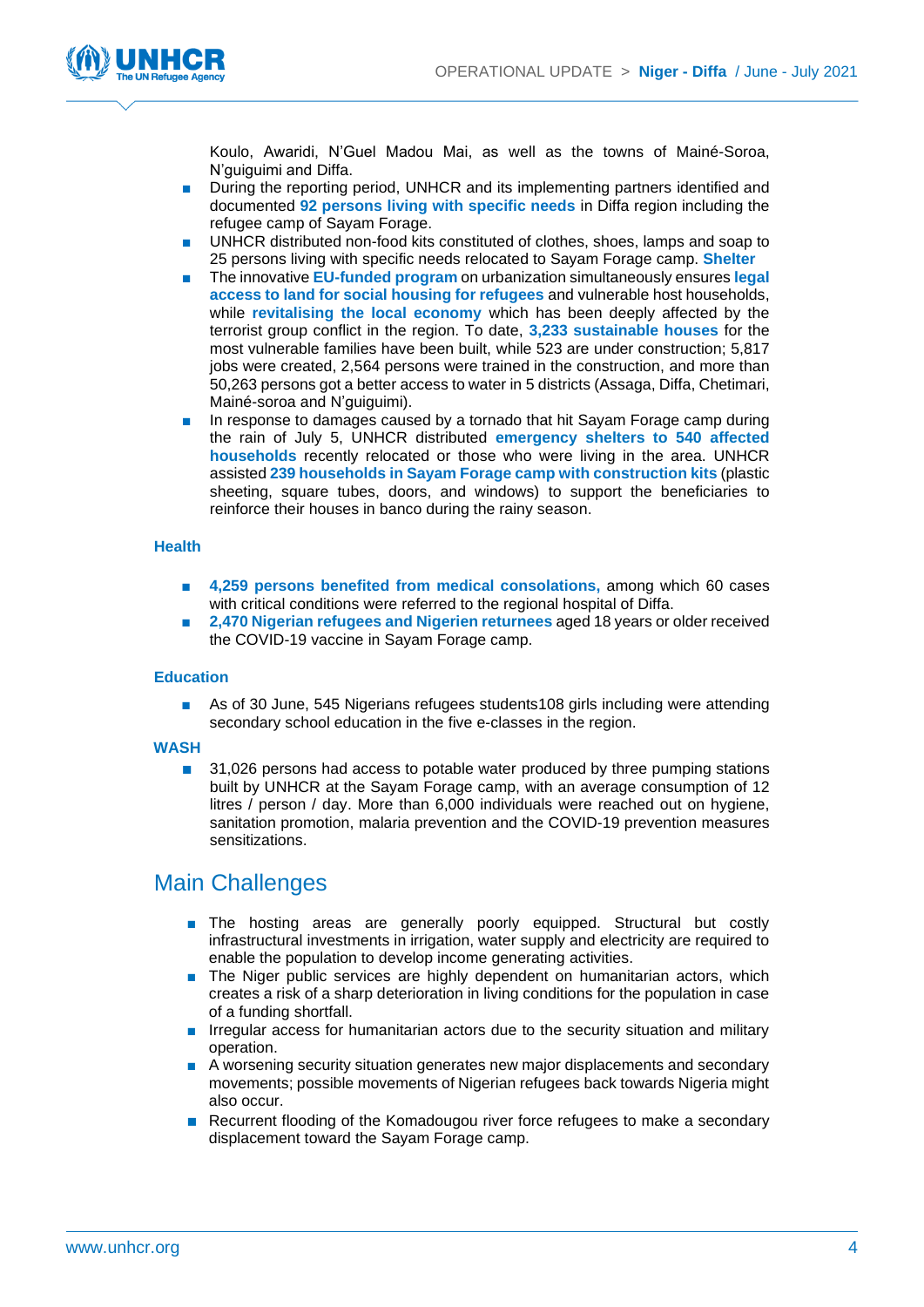

# Financial Information

**Special thanks to the donors who have participated to UNHCR's response in Diffa**

European Union

#### **Donors who have contributed to UNHCR's response in Niger<sup>1</sup>**

African Development Bank Group | Canada | Education Cannot Wait | France | European Union | Germany | Italy | Japan | Luxembourg | Monaco | Spain | United States of America | Other Private Donors

#### **Other softly earmarked contributions<sup>2</sup>**

United States of America 33 million | Germany 17.7 million | Private donors Austria 6.2 million | Canada 5.6 million | Private donors Germany 3.1 million | Japan 2.9 million | France 2.8 million

Holy See | Iceland | Luxemburg | Malta | Norway | Private donors

#### **Unearmarked contributions<sup>3</sup>**

Norway 80 million | Sweden 66.9 million | Private donors Spain 49.7 million | Netherlands 36.1 million | Denmark 34.6 million | Germany 26 million | Private donors Republic of Korea 25 million | Japan 23.4 million | France 20.2 million | Private donors Japan 17.6 million | Switzerland 16.4 million | Ireland 12.5 million | Private donors Italy 12.3 million | Belgium 11.9 million | Italy 10.7 million | Private donors Sweden 10.6 million

Algeria | Armenia | Australia | Austria | Bulgaria | Canada | Costa Rica | Cyprus | Estonia | Finland | Holy See | Iceland | Liechtenstein | Luxembourg | Malta | Monaco | Montenegro | Morocco | New Zealand | Peru | Philippines | Portugal | Republic of Korea | Russian Federation | Saudi Arabia | Singapore | South Africa | Thailand | Turkey | Uruguay | Private donors

1. Contributions to Niger are shown by the earmarking modality as defined in the Grand Bargain.

2. Due to their earmarking at the region or sub-region, or to a related situation or theme, the other softly earmarked contributions listed are those which can potentially be used for Niger. Where a donor has contributed \$2 million or more, the total amount of the contributions is shown.

3. Contributed without restrictions on its use, unearmarked funding allows UNHCR critical flexibility in how best to reach refugees and other populations of concern who are in the greatest need and at the greatest risk. Where a donor has contribution \$10 million or more, the total amount of the contribution is shown.